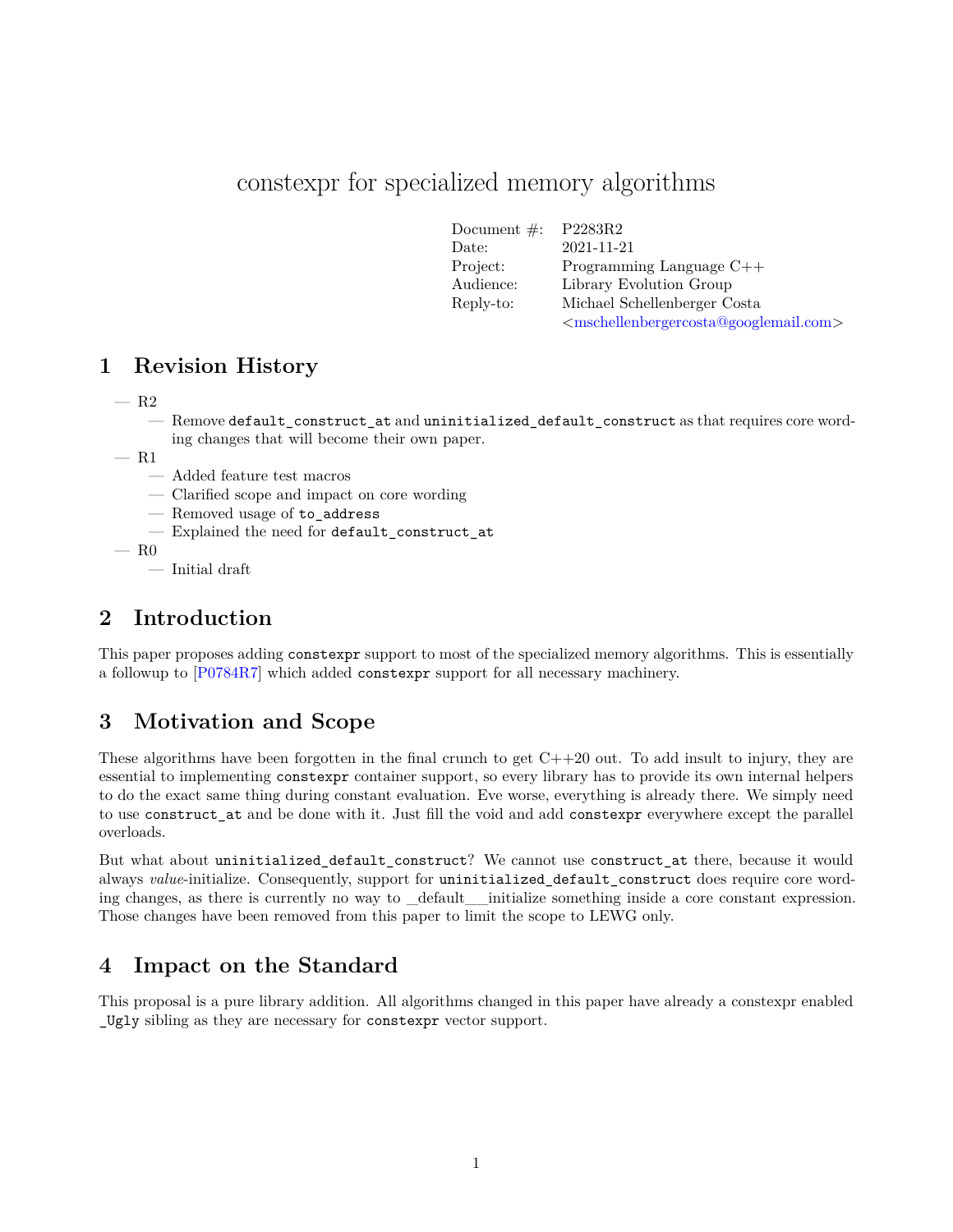## **5 Proposed Wording**

```
5.1 Modify 20.10.2 [memory.syn] of [N4762] as follows
  template<class NoThrowForwardIterator>
    constexpr void uninitialized_value_construct(NoThrowForwardIterator first,
                                                   NoThrowForwardIterator last);
  template<class ExecutionPolicy, class NoThrowForwardIterator>
   void uninitialized_value_construct(ExecutionPolicy&& exec, // see [algorithms.parallel.overloads]
                                       NoThrowForwardIterator first,
                                       NoThrowForwardIterator last);
  template<class NoThrowForwardIterator, class Size>
   constexpr NoThrowForwardIterator
      uninitialized_value_construct_n(NoThrowForwardIterator first, Size n);
  template<class ExecutionPolicy, class NoThrowForwardIterator, class Size>
   NoThrowForwardIterator
     uninitialized_value_construct_n(ExecutionPolicy&& exec, // see [algorithms.parallel.overloads]
                                      NoThrowForwardIterator first, Size n);
 namespace ranges {
   template<no-throw-forward-iterator I, no-throw-sentinel-for<I> S>
      requires default_initializable<iter_value_t<I>>
        constexpr I uninitialized_value_construct(I first, S last);
   template<no-throw-forward-range R>
     requires default_initializable<range_value_t<R>>
        constexpr borrowed_iterator_t<R> uninitialized_value_construct(R&& r);
   template<no-throw-forward-iterator I>
      requires default_initializable<iter_value_t<I>>
        constexpr I uninitialized_value_construct_n(I first, iter_difference_t<I> n);
  }
  template<class InputIterator, class NoThrowForwardIterator>
   constexpr NoThrowForwardIterator
      uninitialized_copy(InputIterator first, InputIterator last,
                         NoThrowForwardIterator result);
  template<class ExecutionPolicy, class InputIterator, class NoThrowForwardIterator>
   NoThrowForwardIterator uninitialized_copy(ExecutionPolicy&& exec, // see [algorithms.parallel.overl
                                              InputIterator first, InputIterator last,
                                              NoThrowForwardIterator result);
  template<class InputIterator, class Size, class NoThrowForwardIterator>
   constexpr NoThrowForwardIterator
      uninitialized_copy_n(InputIterator first, Size n, NoThrowForwardIterator result);
  template<class ExecutionPolicy, class InputIterator, class Size, class NoThrowForwardIterator>
    NoThrowForwardIterator uninitialized_copy_n(ExecutionPolicy&& exec, // see [algorithms.parallel.overl
                                                InputIterator first, Size n,
                                                NoThrowForwardIterator result);
 namespace ranges {
   template<class I, class O>
     using uninitialized_copy_result = in_out_result<I, O>;
   template<input_iterator I, sentinel_for<I> S1,
            no-throw-forward-iterator O, no-throw-sentinel-for<O> S2>
     requires constructible_from<iter_value_t<0>, iter_reference_t<I>>
```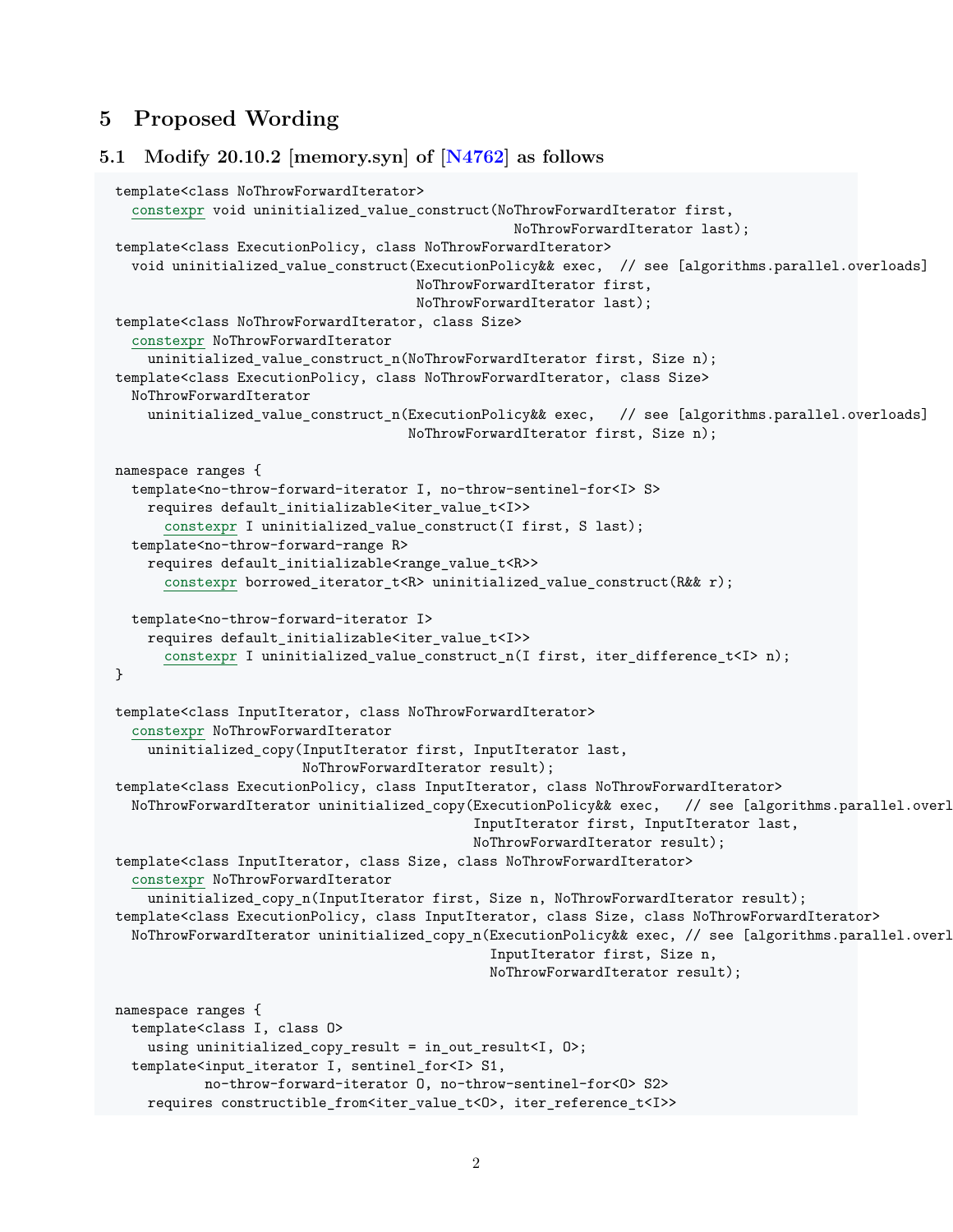```
constexpr uninitialized_copy_result<I, O>
        uninitialized_copy(I ifirst, S1 ilast, O ofirst, S2 olast);
  template<input_range IR, no-throw-forward-range OR>
    requires constructible_from<range_value_t<OR>, range_reference_t<IR>>
      constexpr uninitialized copy result<br/>borrowed iterator t<IR>, borrowed iterator t<OR>>
        uninitialized_copy(IR&& in_range, OR&& out_range);
  template<class I, class O>
    using uninitialized_copy_n_result = in_out_result<I, O>;
  template<input_ iterator I, no-throw-forward-iterator O, no-throw-sentinel-for<O> S>
    requires constructible_from<iter_value_t<O>, iter_reference_t<I>>
      constexpr uninitialized_copy_n_result<I, O>
        uninitialized_copy_n(I ifirst, iter_difference_t<I> n, 0 ofirst, S olast);
}
template<class InputIterator, class NoThrowForwardIterator>
  constexpr NoThrowForwardIterator
    uninitialized_move(InputIterator first, InputIterator last,
                       NoThrowForwardIterator result);
template<class ExecutionPolicy, class InputIterator, class NoThrowForwardIterator>
  NoThrowForwardIterator uninitialized_move(ExecutionPolicy&& exec, // see [algorithms.parallel.overl
                                            InputIterator first, InputIterator last,
                                            NoThrowForwardIterator result);
template<class InputIterator, class Size, class NoThrowForwardIterator>
  constexpr pair<InputIterator, NoThrowForwardIterator>
    uninitialized_move_n(InputIterator first, Size n, NoThrowForwardIterator result);
template<class ExecutionPolicy, class InputIterator, class Size, class NoThrowForwardIterator>
  pair<InputIterator, NoThrowForwardIterator>
    uninitialized_move_n(ExecutionPolicy&& exec, \frac{1}{2} see [algorithms.parallel.overloads]
                         InputIterator first, Size n, NoThrowForwardIterator result);
namespace ranges {
  template<class I, class O>
    using uninitialized_move_result = in_out_result<I, O>;
  template<input_iterator I, sentinel_for<I> S1,
           no-throw-forward-iterator O, no-throw-sentinel-for<O> S2>
    requires constructible_from<iter_value_t<O>, iter_rvalue_reference_t<I>>
      constexpr uninitialized_move_result<I, O>
        uninitialized move(I ifirst, S1 ilast, O ofirst, S2 olast);
  template<input_range IR, no-throw-forward-range OR>
    requires constructible_ from<range_value_t<OR>, range_rvalue_reference_t<IR>>
      constexpr uninitialized_move_result<borrowed_iterator_t<IR>, borrowed_iterator_t<OR>>
        uninitialized_move(IR&& in_range, OR&& out_range);
  template<class I, class O>
    using uninitialized_move_n_result = in_out_result<I, O>;
  template<input iterator I,
           no-throw-forward-iterator O, no-throw-sentinel-for<O> S>
    requires constructible_from<iter_value_t<O>, iter_rvalue_reference_t<I>>
      constexpr uninitialized move n result<I, 0>
        uninitialized_move_n(I ifirst, iter_difference_t<I> n, O ofirst, S olast);
}
```

```
3
```
template<class NoThrowForwardIterator, class T>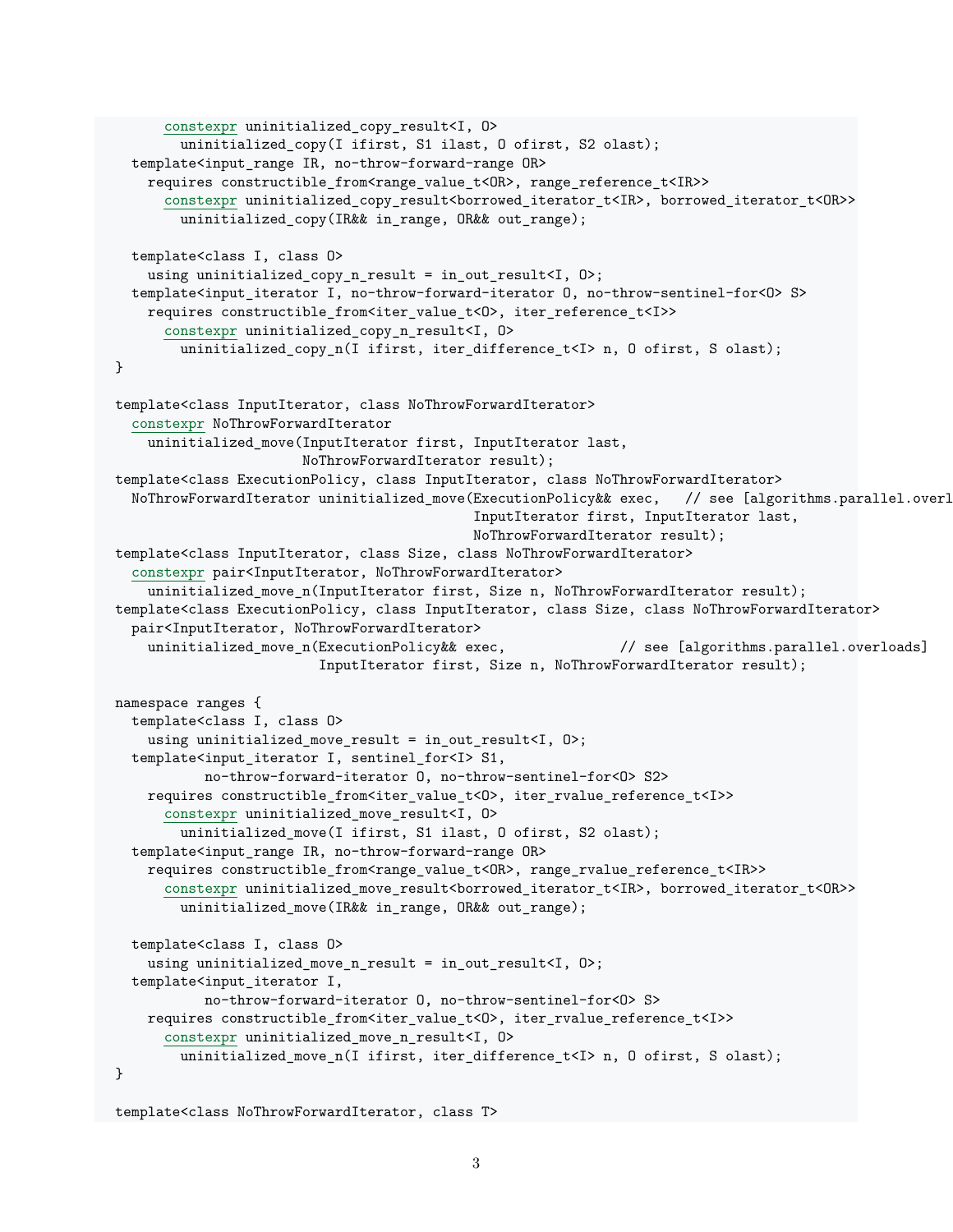```
constexpr void uninitialized_fill(NoThrowForwardIterator first,
                                     NoThrowForwardIterator last, const T& x);
template<class ExecutionPolicy, class NoThrowForwardIterator, class T>
  void uninitialized_fill(ExecutionPolicy&& exec, \qquad \qquad \qquad \qquad \qquad// see [algorithms.parallel.overloads]
                           NoThrowForwardIterator first, NoThrowForwardIterator last,
                           const T& x);
template<class NoThrowForwardIterator, class Size, class T>
  constexpr NoThrowForwardIterator
    uninitialized_fill_n(NoThrowForwardIterator first, Size n, const T& x);
template<class ExecutionPolicy, class NoThrowForwardIterator, class Size, class T>
  NoThrowForwardIterator
    uninitialized_fill_n(ExecutionPolicy&& exec, \frac{1}{2} // see [algorithms.parallel.overloads]
                         NoThrowForwardIterator first, Size n, const T& x);
namespace ranges {
  template<no-throw-forward-iterator I, no-throw-sentinel-for<I> S, class T>
    requires constructible_ from<iter_value_t<I>, const T&>
      constexpr I uninitialized_fill(I first, S last, const T& x);
  template<no-throw-forward-range R, class T>
    requires constructible_from<range_value_t<R>, const T&>
      constexpr borrowed_iterator_t<R> uninitialized_fill(R&& r, const T& x);
  template<no-throw-forward-iterator I, class T>
    requires constructible_ from<iter_value_t<I>, const T&>
      constexpr I uninitialized_fill_n(I first, iter_difference_t<I> n, const T& x);
}
// [specialized.construct], construct_ at
template<class T, class... Args>
  constexpr T* construct_at(T* location, Args&&... args);
namespace ranges {
  template<class T, class... Args>
    constexpr T* construct_at(T* location, Args&&... args);
}
```
#### **5.2 Modify 25.11.4 [uninitialized.construct.value] of [\[N4762\]](#page-8-1) as follows**

```
template<class NoThrowForwardIterator>
   - void uninitialized_value_construct(NoThrowForwardIterator first, NoThrowForwardIterator last);
+ constexpr void uninitialized_value_construct(NoThrowForwardIterator first,
                                                NoThrowForwardIterator last);
 Effects: Equivalent to:
   for (; first != last; ++first)
     - ::new (voidify(*first)) typename iterator_traits<NoThrowForwardIterator>::value_type();
     construct_at(addressof(*first));
 namespace ranges {
   template<no-throw-forward-iterator I, no-throw-sentinel-for<I> S>
     requires value_initializable<iter_value_t<I>>
     I uninitialized value construct(I first, S last);
+ constexpr I uninitialized_value_construct(I first, S last);
```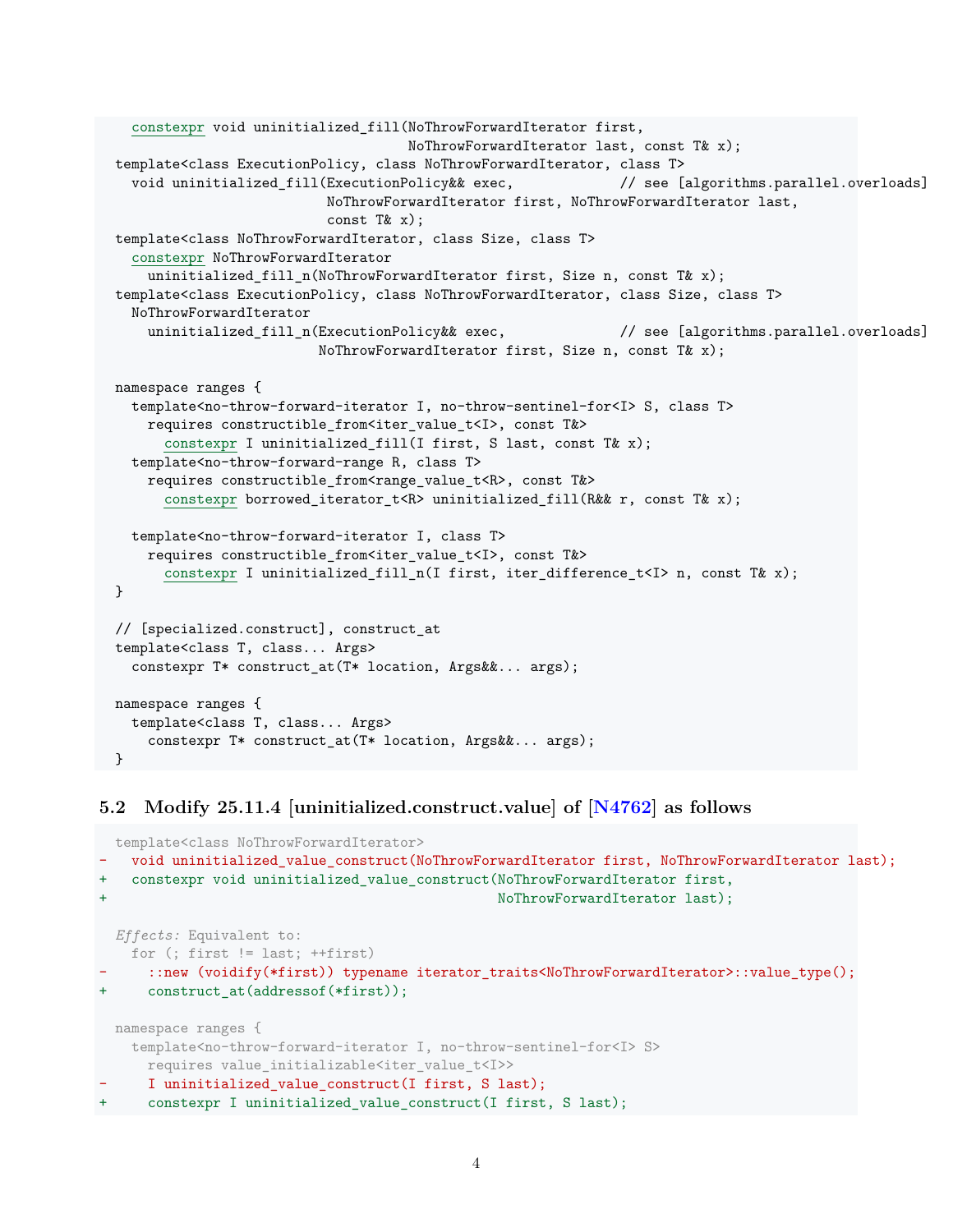```
template<no-throw-forward-range R>
     requires value_initializable<range_value_t<R>>
     borrowed_iterator_t<R> uninitialized_value_construct(R&& r);
+ constexpr borrowed iterator t<R> uninitialized value construct(R&& r);
 }
 Effects: Equivalent to:
   for (; first != last; ++first)
     ::new (voidify(*first)) remove_reference_t<iter_reference_t<I>>();
     construct at(addressof(*first));
   return first;
template<class NoThrowForwardIterator, class Size>
- NoThrowForwardIterator uninitialized_value_construct_n(NoThrowForwardIterator first, Size n);
  constexpr NoThrowForwardIterator
+ uninitialized value construct n(NoThrowForwardIterator first, Size n);
 Effects: Equivalent to:
   for (; n > 0; (void)++first, --n)- ::new (voidify(*first)) typename iterator_traits<NoThrowForwardIterator>::value_type();
+ construct at(addressof(*first));
   return first;
 namespace ranges {
   template<no-throw-forward-iterator I>
     requires value_initializable<iter_value_t<I>>
     I uninitialized_value_construct_n(I first, iter_difference_t<I> n);
+ constexpr I uninitialized value construct n(I first, iter difference t < I);
 }
 Effects: Equivalent to:
   return uninitialized_value_construct(counted_iterator(first, n),
                                        value sentinel).base();
```
#### **5.3 Modify 25.11.5 [uninitialized.copy] of [\[N4762\]](#page-8-1) as follows**

```
template<class InputIterator, class NoThrowForwardIterator>
- NoThrowForwardIterator uninitialized_copy(InputIterator first, InputIterator last,
                                            NoThrowForwardIterator result);
+ constexpr NoThrowForwardIterator
+ uninitialized_copy(InputIterator first, InputIterator last,
                        NoThrowForwardIterator result);
 Preconditions:
   result + [0, (last - first)) does not overlap with [first, last).
 Effects: Equivalent to:
   for (; first != last; ++result, (void) ++first)
     ::new (voidify(*result))
       typename iterator traits<NoThrowForwardIterator>::value type(*first);
+ construct_at(addressof(*result), *first);
Returns: result.
```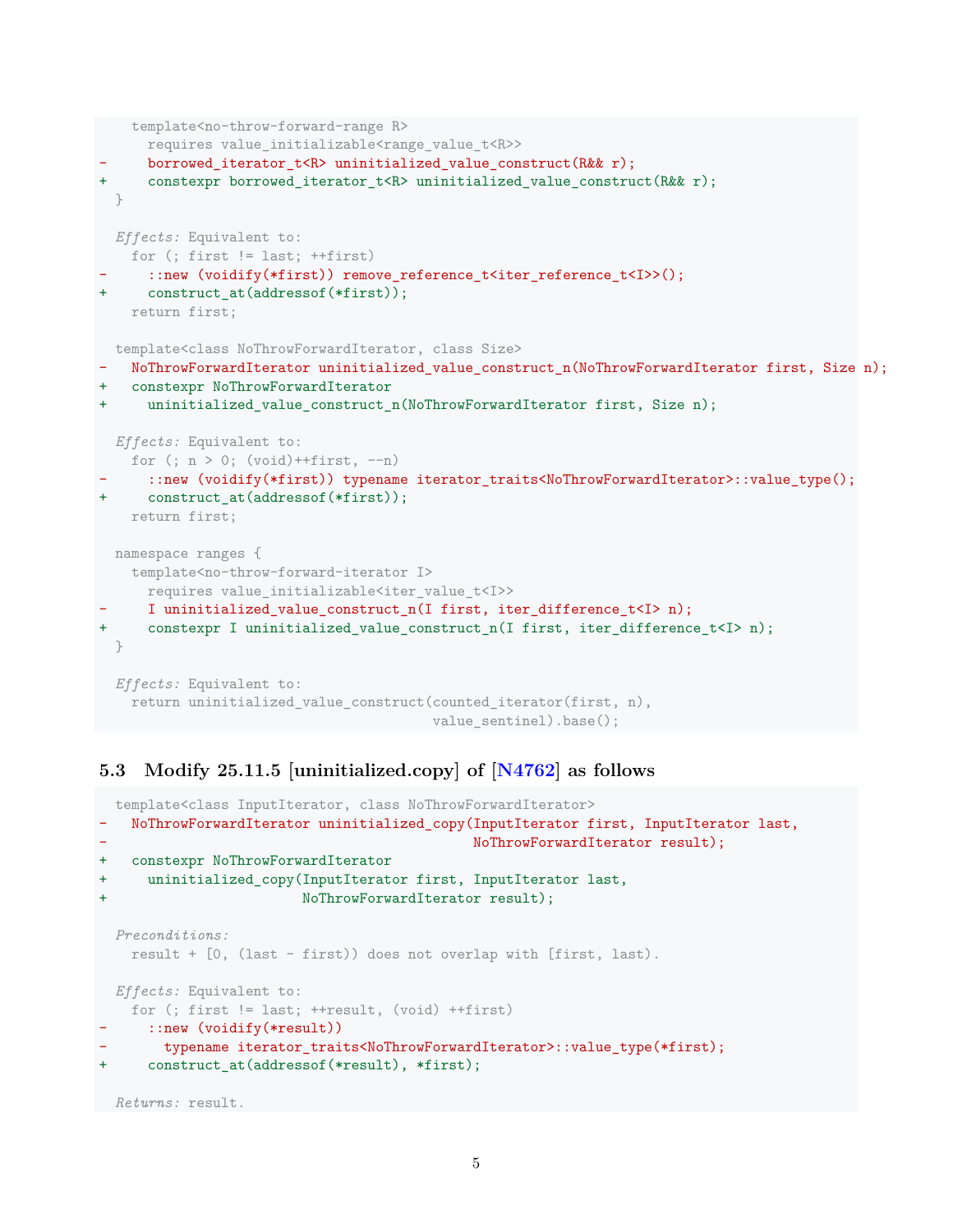```
namespace ranges {
    template<input_iterator I, sentinel_for<I> S1,
            no-throw-forward-iterator O, no-throw-sentinel-for<O> S2>
     requires constructible_from<iter_value_t<D>, iter_reference_t<I>>
     uninitialized copy result<I, 0>
+ constexpr uninitialized_copy_result<I, O>
       uninitialized_copy(I ifirst, S1 ilast, O ofirst, S2 olast);
   template<input_ range IR, no-throw-forward-range OR>
     requires constructible_from<range_value_t<OR>, range_reference_t<IR>>
     uninitialized copy result<br/>borrowed iterator t<IR>, borrowed iterator t<OR>>
     + constexpr uninitialized_copy_result<borrowed_iterator_t<IR>, borrowed_iterator_t<OR>>
       uninitialized_copy(IR&& in_range, OR&& out_range);
 }
 Preconditions:
   [ofirst, olast) does not overlap with [ifirst, ilast).
 Effects: Equivalent to:
   for (; ifirst != ilast && ofirst != olast; ++ofirst, (void)++ifirst)
      ::new (voidify(*ofirst)) remove_reference_t<iter_reference_t<O>>(*ifirst);
     construct_at(addressof(*ofirst), *ifirst);
   return {std::move(ifirst), ofirst};
 template<class InputIterator, class Size, class NoThrowForwardIterator>
   - NoThrowForwardIterator uninitialized_copy_n(InputIterator first, Size n,
                                                NoThrowForwardIterator result);
+ constexpr NoThrowForwardIterator
     uninitialized_copy_n(InputIterator first, Size n, NoThrowForwardIterator result);
 Preconditions:
   result + [0, n) does not overlap with first + [0, n).
 Effects: Equivalent to:
   for (; n > 0; ++result, (void) ++first, --n)
     ::new (voidify(*result))
       - typename iterator_traits<NoThrowForwardIterator>::value_type(*first);
     construct_at(addressof(*result), *first);
 Returns: result.
 namespace ranges {
   template<input_iterator I, no-throw-forward-iterator O, no-throw-sentinel-for<O> S>
     requires constructible_from<iter_value_t<O>, iter_reference_t<I>>
     uninitialized_copy_n_result<I, 0>
     constexpr uninitialized_copy_n_result<I, 0>
       uninitialized_copy_n(I ifirst, iter_difference_t<I> n, O ofirst, S olast);
 }
 Preconditions:
   [ofirst, olast) does not overlap with ifirst + [0, n).
 Effects: Equivalent to:
   auto t = uninitialized_copy(counted_iterator(ifirst, n),
```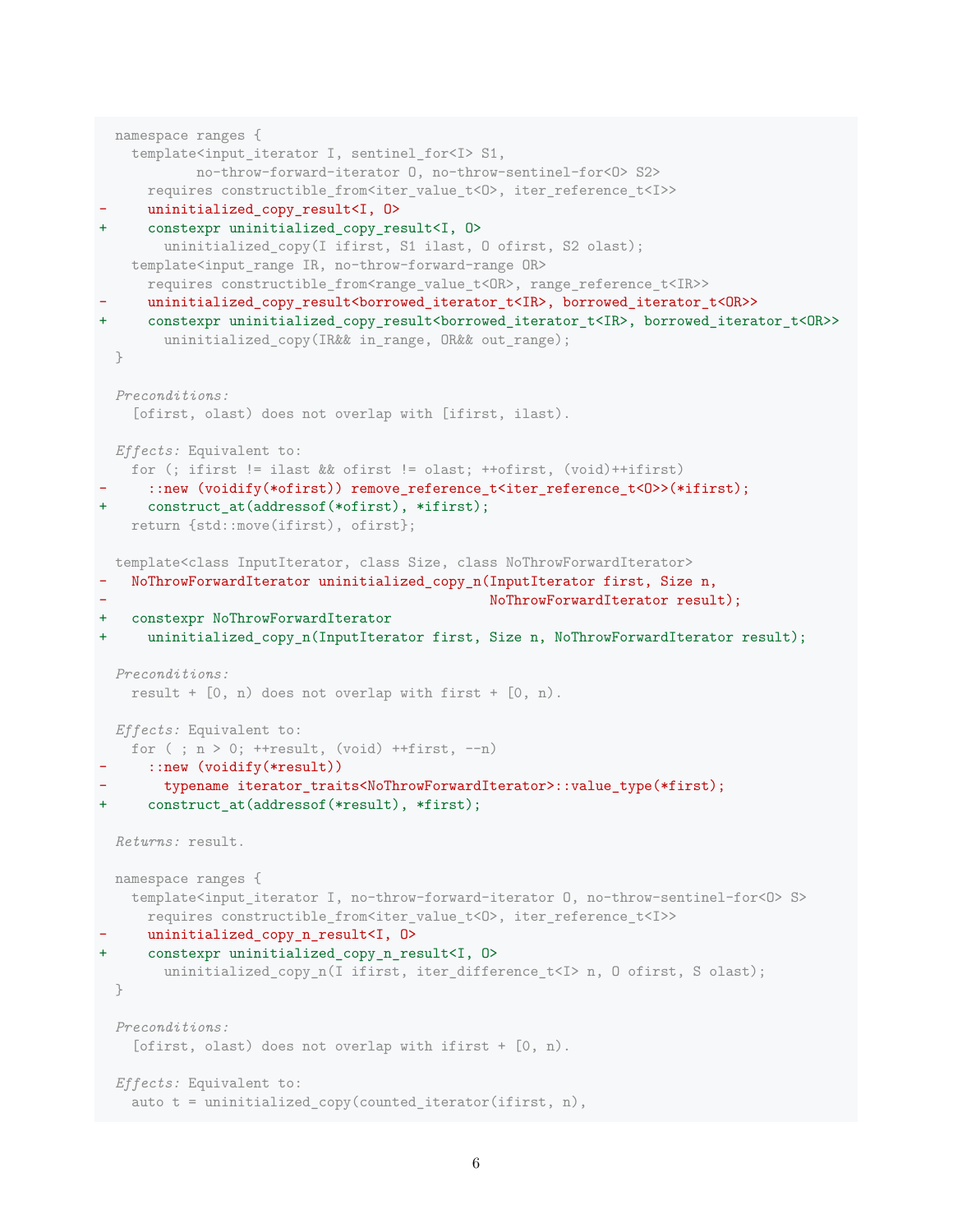```
default_sentinel, ofirst, olast);
return {std::move(t.in).base(), t.out};
```
#### **5.4 Modify 25.11.6 [uninitialized.move] of [[N4762](#page-8-1)] as follows**

```
template<class InputIterator, class NoThrowForwardIterator>
   - NoThrowForwardIterator uninitialized_move(InputIterator first, InputIterator last,
                                              NoThrowForwardIterator result);
+ constexpr NoThrowForwardIterator
     uninitialized move(InputIterator first, InputIterator last, NoThrowForwardIterator result);
 Preconditions:
   result + [0, (last - first)) does not overlap with [first, last).
 Effects: Equivalent to:
   for (; first != last; ++result, (void) ++first)
      ::new (voidify(*result))
       - typename iterator_traits<NoThrowForwardIterator>::value_type(std::move(*first));
      construct_at(addressof(*result), std::move(*first));
 Returns: result.
 namespace ranges {
   template<input_iterator I, sentinel_for<I> S1,
            no-throw-forward-iterator O, no-throw-sentinel-for<O> S2>
     requires constructible_from<iter_value_t<0>, iter_rvalue_reference_t<I>>
     uninitialized move result<I, 0>
+ constexpr uninitialized_move_result<I, O>
       uninitialized_move(I ifirst, S1 ilast, O ofirst, S2 olast);
   template<input_range IR, no-throw-forward-range OR>
     requires constructible_from<range_value_t<OR>, range_rvalue_reference_t<IR>>
     uninitialized move result<br/>borrowed iterator t<IR>, borrowed iterator t<OR>>
      + constexpr uninitialized_move_result<borrowed_iterator_t<IR>, borrowed_iterator_t<OR>>
       uninitialized_move(IR&& in_range, OR&& out_range);
 }
  Preconditions:
    [ofirst, olast) does not overlap with [ifirst, ilast).
 Effects: Equivalent to:
   for (; ifirst != ilast && ofirst != olast; ++ofirst, (void)++ifirst)
      ::new (voidify(*ofirst))
       remove_reference_t<iter_reference_t<0>>(ranges::iter_move(ifirst);
+ construct_at(addressof(*ofirst), ranges::iter_move(ifirst);
   return {std::move(ifirst), ofirst};
  [Note 1: If an exception is thrown, some objects in the range [first, last)
  are left in a valid, but unspecified state. - end note]
 template<class InputIterator, class Size, class NoThrowForwardIterator>
   - NoThrowForwardIterator uninitialized_move_n(InputIterator first, Size n,
                                                NoThrowForwardIterator result);
+ constexpr NoThrowForwardIterator
```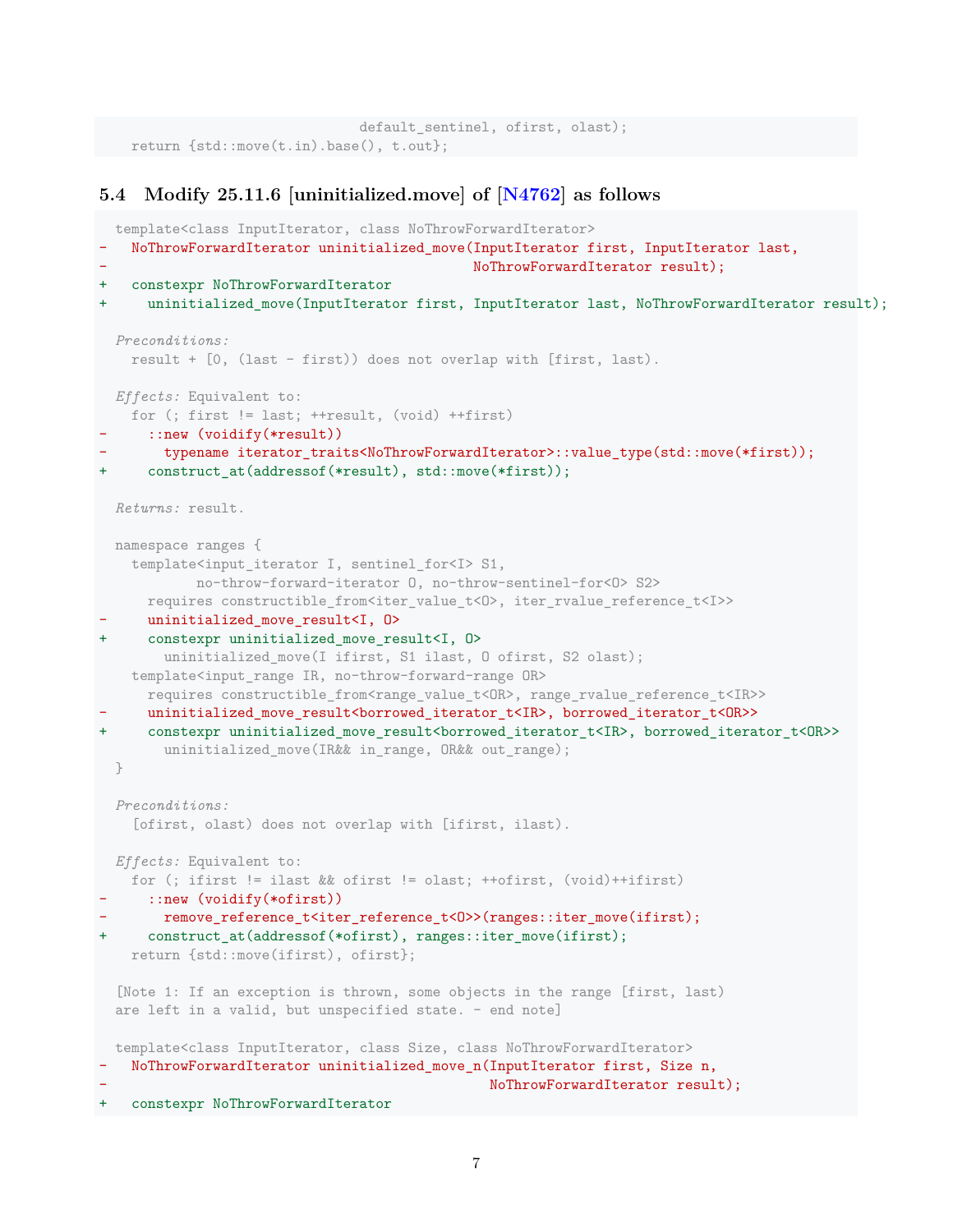```
uninitialized_move_n(InputIterator first, Size n, NoThrowForwardIterator result);
 Preconditions:
   result + [0, n) does not overlap with first + [0, n).
 Effects: Equivalent to:
   for ( ; n > 0; ++result, (void) ++first, --n)
      ::new (voidify(*result))
       typename iterator_traits<NoThrowForwardIterator>::value_type(std::move(*first));
      construct_at(addressof(*result), std::move(*first));
 Returns: result.
 namespace ranges {
   template<input_iterator I, no-throw-forward-iterator O, no-throw-sentinel-for<O> S>
     requires constructible from<iter value t<O>, iter rvalue reference t<I>>
     uninitialized move n result<I, 0>
+ constexpr uninitialized_move_n_result<I, O>
       uninitialized_move_n(I ifirst, iter_difference_t<I> n, O ofirst, S olast);
 }
  Preconditions:
    [ofirst, olast) does not overlap with ifirst + [0, n).
 Effects: Equivalent to:
   auto t = uninitialized_move(counted_iterator(ifirst, n),
                                default_sentinel, ofirst, olast);
   return {std::move(t.in).base(), t.out};
 [Note 2: If an exception is thrown, some objects in the range first + [0, n)
 are left in a valid but unspecified state. — end note]
```
#### **5.5 Modify 25.11.7 [uninitialized.fill] of [\[N4762\]](#page-8-1) as follows**

```
template<class NoThrowForwardIterator, class T>
   void uninitialized_fill(NoThrowForwardIterator first, NoThrowForwardIterator last, const T& x);
+ constexpr void uninitialized_fill(NoThrowForwardIterator first,
+ NoThrowForwardIterator last, const T& x);
 Effects: Equivalent to:
   for (; first != last; ++first)
     ::new (voidify(*first))
       - typename iterator_traits<NoThrowForwardIterator>::value_type(x);
+ construct_at(addressof(*first), x);
 namespace ranges {
   template<no-throw-forward-iterator I, no-throw-sentinel-for<I> S, class T>
     requires constructible_from<iter_value_t<I>, const T&>
     I uninitialized_fill(I first, S last, const T& x);
+ constexpr I uninitialized_fill(I first, S last, const T& x);
   template<no-throw-forward-range R, class T>
     requires constructible_from<range_value_t<R>, const T&>
- borrowed iterator t<R> uninitialized fill(R&& r, const T& x);
+ constexpr borrowed_iterator_t<R> uninitialized_fill(R&& r, const T& x);
}
```